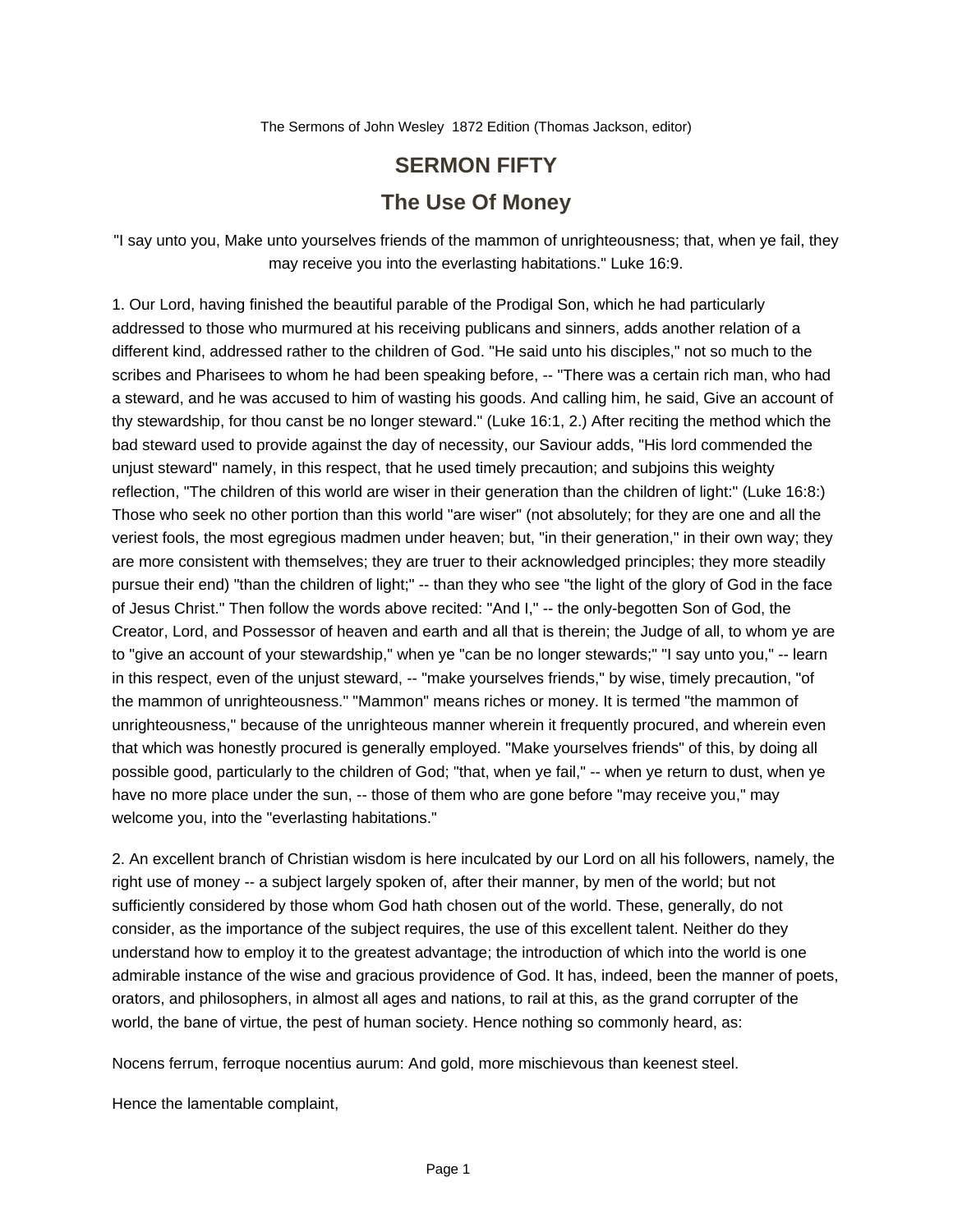Effodiuntur opes, irritamenta malorum. [Wealth is dug up, incentive to all ill.]

Nay, one celebrated writer gravely exhorts his countrymen, in order to banish all vice at once, to " throw all their money into the sea:"

. . . in mare proximum [. . .] Summi materiem mali!

But is not all this mere empty rant Is there any solid reason therein By no means. For, let the world be as corrupt as it will, is gold or silver to blame "The love of money," we know, "is the root of all evil;" but not the thing itself. The fault does not lie in the money, but in them that use it. It may be used ill: and what may not But it may likewise be used well: It is full as applicable to the best, as to the worst uses. It is of unspeakable service to all civilized nations, in all the common affairs of life: It is a most compendious instrument of transacting all manner of business, and (if we use it according to Christian wisdom) of doing all manner of good. It is true, were man in a state of innocence, or were all men "filled with the Holy Ghost," so that, like the infant Church at Jerusalem, "no man counted anything he had his own," but "distribution was made to everyone as he had need," the use of it would be superseded; as we cannot conceive there is anything of the kind among the inhabitants of heaven. But, in the present state of mankind, it is an excellent gift of God, answering the noblest ends. In the hands of his children, it is food for the hungry, drink for the thirsty, raiment for the naked: It gives to the traveller and the stranger where to lay his head. By it we may supply the place of an husband to the widow, and of a father to the fatherless. We maybe a defence for the oppressed, a means of health to the sick, of ease to them that are in pain; it may be as eyes to the blind, as feet to the lame; yea, a lifter up from the gates of death!

3. It is therefore of the highest concern that all who fear God know how to employ this valuable talent; that they be instructed how it may answer these glorious ends, and in the highest degree. And, perhaps, all the instructions which are necessary for this may be reduced to three plain rules, by the exact observance whereof we may approve ourselves faithful stewards of "the mammon of unrighteousness."

I. 1. The first of these is (he that heareth, let him understand!) "Gain all you can." Here we may speak like the children of the world: We meet them on their own ground. And it is our bounden duty to do this: We ought to gain all we can gain, without buying gold too dear, without paying more for it than it is worth. But this it is certain we ought not to do; we ought not to gain money at the expense of life, nor (which is in effect the same thing) at the expense of our health. Therefore, no gain whatsoever should induce us to enter into, or to continue in, any employ, which is of such a kind, or is attended with so hard or so long labour, as to impair our constitution. Neither should we begin or continue in any business which necessarily deprives us of proper seasons for food and sleep, in such a proportion as our nature requires. Indeed, there is a great difference here. Some employments are absolutely and totally unhealthy; as those which imply the dealing much with arsenic, or other equally hurtful minerals, or the breathing an air tainted with steams of melting lead, which must at length destroy the firmest constitution. Others may not be absolutely unhealthy, but only to persons of a weak constitution. Such are those which require many hours to be spent in writing; especially if a person write sitting, and lean upon his stomach, or remain long in an uneasy posture. But whatever it is which reason or experience shows to be destructive of health or strength, that we may not submit to; seeing "the life is more" valuable "than meat, and the body than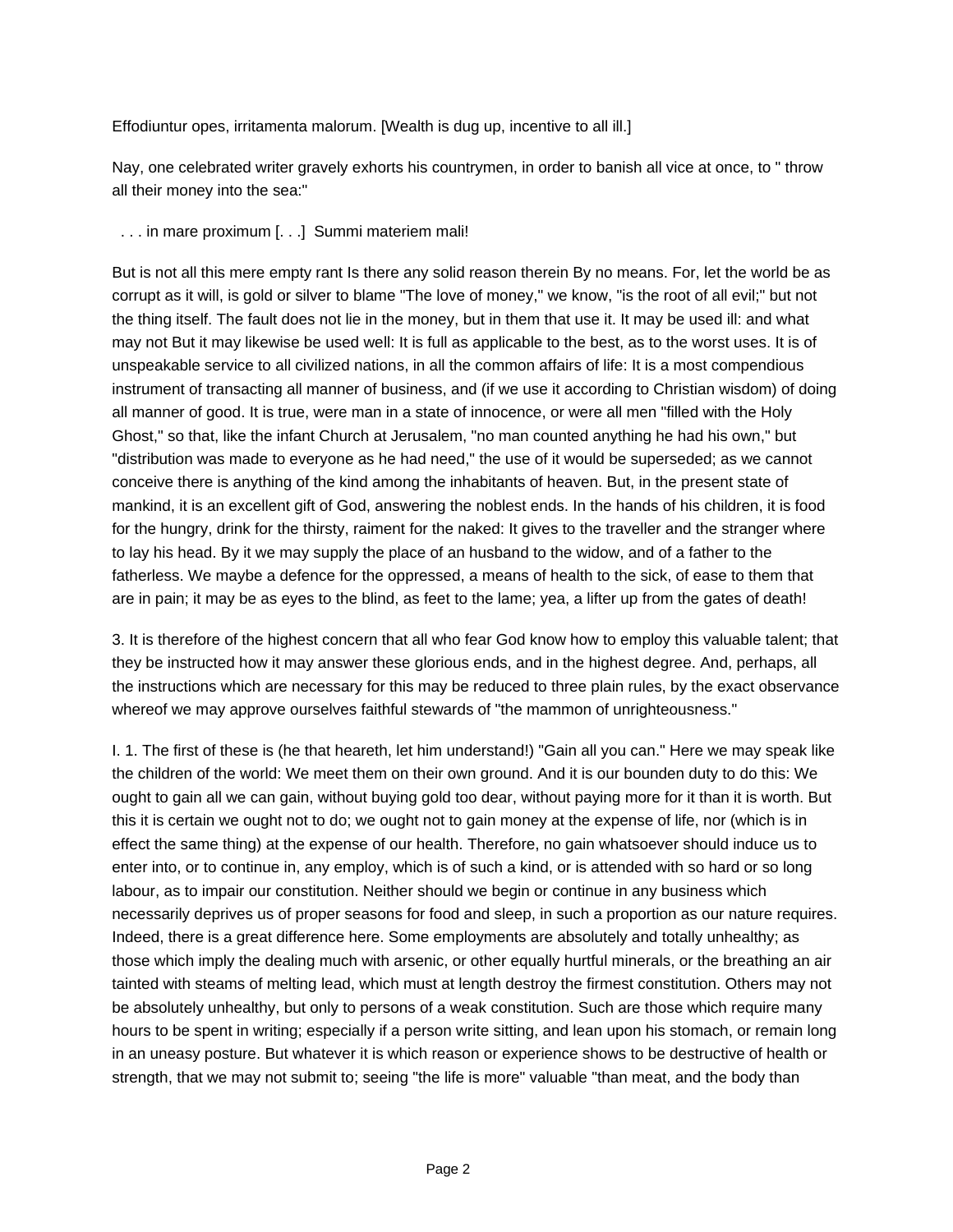raiment." And if we are already engaged in such an employ, we should exchange it as soon as possible for some which, if it lessen our gain, will, however not lessen our health.

2. We are, Secondly, to gain all we can without hurting our mind any more than our body. For neither may we hurt this. We must preserve, at all events, the spirit of an healthful mind. Therefore we may not engage or continue in any sinful trade, any that is contrary to the law of God, or of our country. Such are all that necessarily imply our robbing or defrauding the king of his lawful customs. For it is at least as sinful to defraud the king of his right, as to rob our fellow subjects. And the king has full as much right, to his customs as we have to our houses and apparel. Other businesses there are, which however innocent in themselves, cannot be followed with innocence now at least, not in England; such, for instance, as will not afford a competent maintenance without cheating or lying, or conformity to some custom which not consistent with a good conscience: These, likewise, are sacredly to be avoided, whatever gain they may be attended with provided we follow the custom of the trade; for to gain money we must not lose our souls. There are yet others which many pursue with perfect innocence, without hurting either their body or mind; And yet perhaps you cannot: Either they may entangle you in that company which would destroy your soul; and by repeated experiments it may appear that you cannot separate the one from the other; or there may be an idiosyncrasy, -- a peculiarity in your constitution of soul, (as there is in the bodily constitution of many,) by reason whereof that employment is deadly to you, which another may safely follow. So I am convinced, from many experiments, I could not study, to any degree of perfection, either mathematics, arithmetic, or algebra, without being a Deist, if not an Atheist: And yet others may study them all their lives without sustaining any inconvenience. None therefore can here determine for another; but every man must judge for himself, and abstain from whatever he in particular finds to be hurtful to his soul.

3. We are. Thirdly, to gain all we can without hurting our neighbour. But this we may not, cannot do, if we love our neighbour as ourselves. We cannot, if we love everyone as ourselves, hurt anyone in his substance. We cannot devour the increase of his lands, and perhaps the lands and houses themselves, by gaming, by overgrown bills (whether on account of physic, or law, or anything else,) or by requiring or taking such interest as even the laws of our country forbid. Hereby all pawn-broking is excluded: Seeing, whatever good we might do thereby, all unprejudiced men see with grief to be abundantly overbalanced by the evil. And if it were otherwise, yet we are not allowed to "do evil that good may come." We cannot, consistent with brotherly love, sell our goods below the market price; we cannot study to ruin our neighbour's trade, in order to advance our own; much less can we entice away or receive any of his servants or workmen whom he has need of. None can gain by swallowing up his neighbour's substance, without gaining the damnation of hell!

4. Neither may we gain by hurting our neighbour in his body. Therefore we may not sell anything which tends to impair health. Such is, eminently, all that liquid fire, commonly called drams or spirituous liquors. It is true, these may have a place in medicine; they may be of use in some bodily disorders; although there would rarely be occasion for them were it not for the unskillfulness of the practitioner. Therefore, such as prepare and sell them only for this end may keep their conscience clear. But who are they Who prepare and sell them only for this end Do you know ten such distillers in England Then excuse these. But all who sell them in the common way, to any that will buy, are poisoners general. They murder His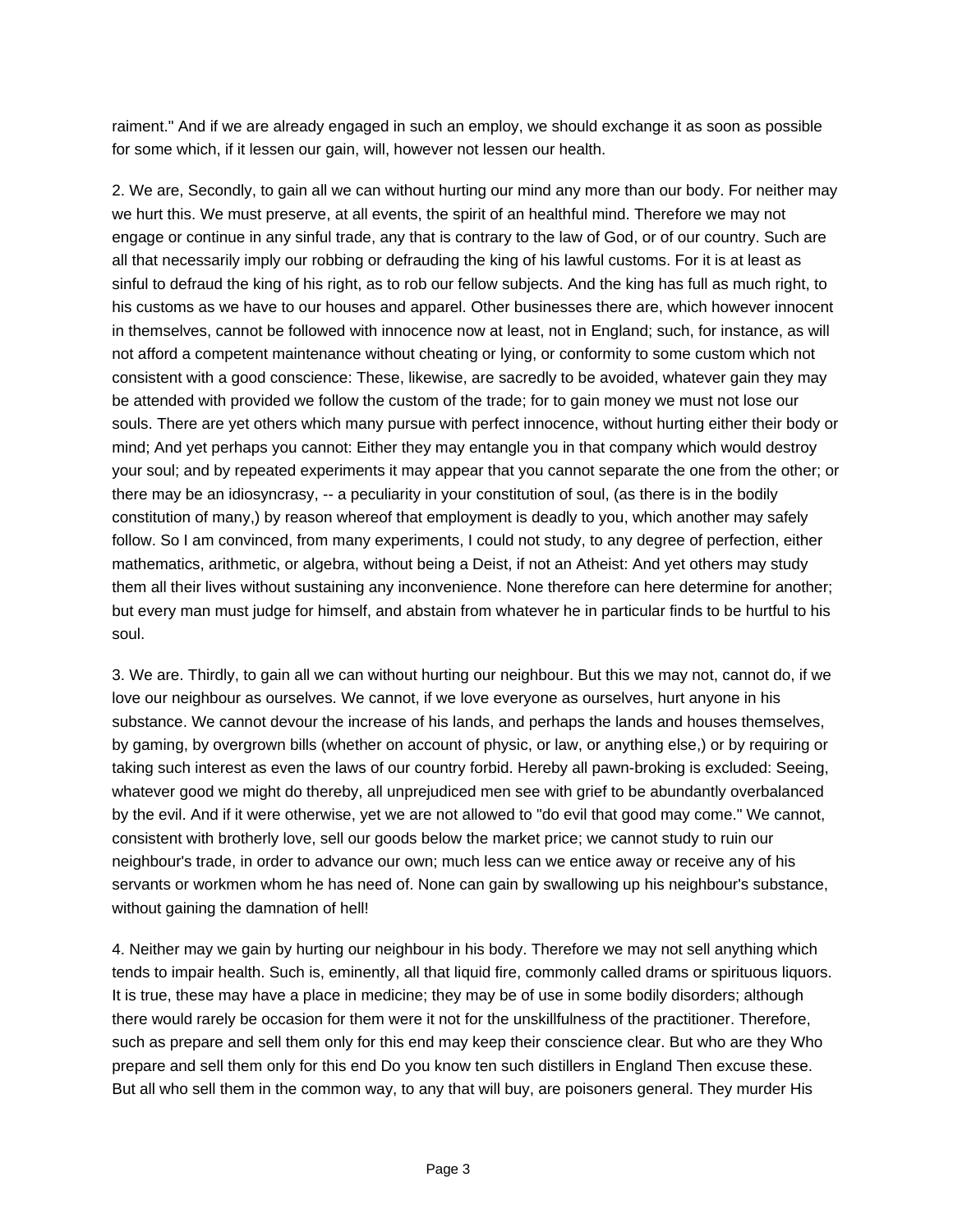Majesty's subjects by wholesale, neither does their eye pity or spare. They drive them to hell like sheep. And what is their gain Is it not the blood of these men Who then would envy their large estates and sumptuous palaces A curse is in the midst of them: The curse of God cleaves to the stones, the timber, the furniture of them. The curse of God is in their gardens, their walks, their groves; a fire that burns to the nethermost hell! Blood, blood is there: The foundation, the floor, the walls, the roof are stained with blood! And canst thou hope, O thou man of blood, though thou art "clothed in scarlet and fine linen, and farest sumptuously every day;" canst thou hope to deliver down thy fields of blood to the third generation Not so; for there is a God in heaven: Therefore, thy name shall soon be rooted out. Like as those whom thou hast destroyed, body and soul, "thy memorial shall perish with thee!"

5. And are not they partakers of the same guilt, though in a lower degree, whether Surgeons, Apothecaries, or Physicians, who play with the lives or health of men, to enlarge their own gain Who purposely lengthen the pain or disease which they are able to remove speedily who protract the cure of their patient's body in order to plunder his substance Can any man be clear before God who does not shorten every disorder "as much as he can," and remove all sickness and pain "as soon as he can" He cannot: For nothing can be more clear than that he does not "love his neighbour as himself;" than that he does not "do unto others as he would they should do unto himself."

6. This is dear-bought gain. And so is whatever is procured by hurting our neighbour in his soul; by ministering, suppose, either directly or indirectly, to his unchastity, or intemperance, which certainly none can do, who has any fear of God, or any real desire of pleasing Him. It nearly concerns all those to consider this, who have anything to do with taverns, victualling-houses, opera-houses, play-houses, or any other places of public, fashionable diversion. If these profit the souls of men, you are clear; your employment is good, and your gain innocent; but if they are either sinful in themselves, or natural inlets to sin of various kinds, then, it is to be feared, you have a sad account to make. O beware, lest God say in that day, "These have perished in their iniquity, but their blood do I require at thy hands!"

7. These cautions and restrictions being observed, it is the bounden duty of all who are engaged in worldly business to observe that first and great rule of Christian wisdom with respect to money, "Gain all you can." Gain all you can by honest industry. Use all possible diligence in your calling. Lose no time. If you understand yourself and your relation to God and man, you know you have none to spare. If you understand your particular calling as you ought, you will have no time that hangs upon your hands. Every business will afford some employment sufficient for every day and every hour. That wherein you are placed, if you follow it in earnest, will leave you no leisure for silly, unprofitable diversions. You have always something better to do, something that will profit you, more or less. And "whatsoever thy hand findeth to do, do it with thy might." Do it as soon as possible: No delay! No putting off from day to day, or from hour to hour! Never leave anything till to-morrow, which you can do to-day. And do it as well as possible. Do not sleep or yawn over it: Put your whole strength to the work. Spare no pains. Let nothing be done by halves, or in a slight and careless manner. Let nothing in your business be left undone if it can be done by labour or patience.

8. Gain all you can, by common sense, by using in your business all the understanding which God has given you. It is amazing to observe, how few do this; how men run on in the same dull track with their forefathers. But whatever they do who know not God, this is no rule for you. It is a shame for a Christian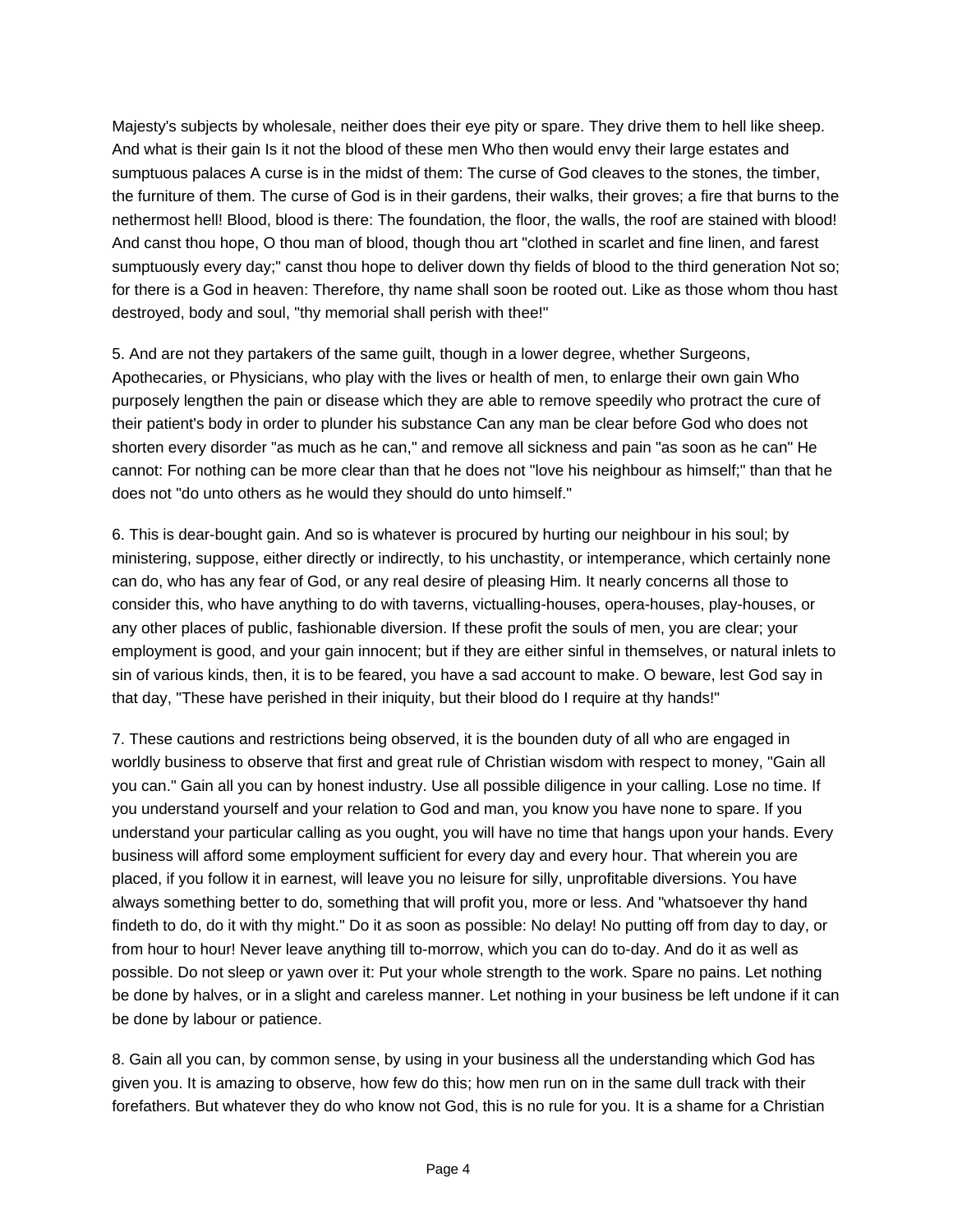not to improve upon them, in whatever he takes in hand. You should be continually learning, from the experience of others, or from your own experience, reading, and reflection, to do everything you have to do better to-day than you did yesterday. And see that you practise whatever you learn, that you may make the best of all that is in your hands.

II. 1. Having gained all you can, by honest wisdom and unwearied diligence, the second rule of Christian prudence is," Save all you can." Do not throw the precious talent into the sea: Leave that folly to heathen philosophers. Do not throw it away in idle expenses, which is just the same as throwing it into the sea. Expend no part of it merely to gratify the desire of the flesh, the desire of the eye, or the pride of life.

2. Do not waste any part of so precious a talent merely in gratifying the desires of the flesh; in procuring the pleasures of sense of whatever kind; particularly, in enlarging the pleasure of tasting. I do not mean, avoid gluttony and drunkenness only: An honest heathen would condemn these. But there is a regular, reputable kind of sensuality, an elegant epicurism, which does not immediately disorder the stomach, nor (sensibly, at least) impair the understanding. And yet (to mention no other effects of it now) it cannot be maintained without considerable expense. Cut off all this expense! Despise delicacy and variety, and be content with what plain nature requires.

3. Do not waste any part of so precious a talent merely in gratifying the desire of the eye by superfluous or expensive apparel, or by needless ornaments. Waste no part of it in curiously adorning your houses; in superfluous or expensive furniture; in costly pictures, painting, gilding, books; in elegant rather than useful gardens. Let your neighbours, who know nothing better, do this: "Let the dead bury their dead." But "what is that to thee" says our Lord: "Follow thou me." Are you willing Then you are able so to do.

4. Lay out nothing to gratify the pride of life, to gain the admiration or praise of men. This motive of expense is frequently interwoven with one or both of the former. Men are expensive in diet, or apparel, or furniture, not barely to please their appetite, or to gratify their eye, their imagination, but their vanity too. "So long as thou dost well unto thyself, men will speak good of thee." So long as thou art "clothed in purple and fine linen, and farest sumptuously" every day," no doubt many will applaud thy elegance of taste, thy generosity and hospitality. But do not buy their applause so dear. Rather be content with the honour that cometh from God.

5. Who would expend anything in gratifying these desires if he considered that to gratify them is to increase them Nothing can be more certain than this: Daily experience shows, the more they are indulged, they increase the more. Whenever, therefore, you expend anything to please your taste or other senses, you pay so much for sensuality. When you lay out money to please your eye, you give so much for an increase of curiosity, -- for a stronger attachment to these pleasures which perish in the using. While you are purchasing anything which men use to applaud, you are purchasing more vanity. Had you not then enough of vanity, sensuality, curiosity before Was there need of any addition And would you pay for it, too What manner of wisdom is this Would not the literally throwing your money into the sea be a less mischievous folly

6. And why should you throw away money upon your children, any more than upon yourself, in delicate food, in gay or costly apparel, in superfluities of any kind Why should you purchase for them more pride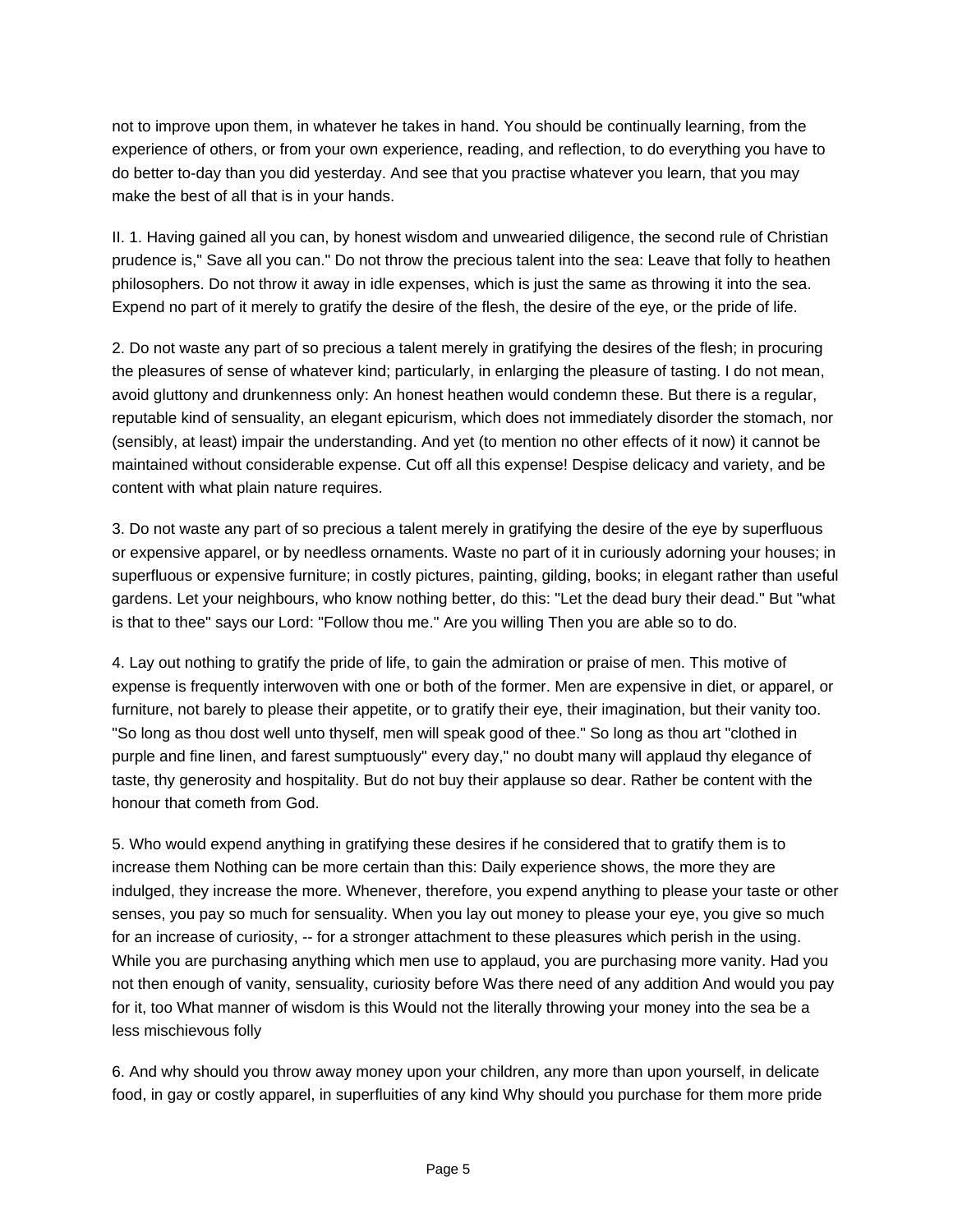or lust, more vanity, or foolish and hurtful desires They do not want any more; they have enough already; nature has made ample provision for them: Why should you be at farther expense to increase their temptations and snares, and to pierce them through with more sorrows

7. Do not leave it to them to throw away. If you have good reason to believe that they would waste what is now in your possession in gratifying and thereby increasing the desire of the flesh, the desire of the eye, or the pride of life at the peril of theirs and your own soul, do not set these traps in their way. Do not offer your sons or your daughters unto Belial, any more than unto Moloch. Have pity upon them, and remove out of their way what you may easily foresee would increase their sins, and consequently plunge them deeper into everlasting perdition! How amazing then is the infatuation of those parents who think they can never leave their children enough! What! cannot you leave them enough of arrows, firebrands, and death Not enough of foolish and hurtful desires Not enough of pride, lust, ambition vanity not enough of everlasting burnings Poor wretch! thou fearest where no fear is. Surely both thou and they, when ye are lifting up your eyes in hell, will have enough both of the "worm that never dieth," and of "the fire that never shall be quenched!"

8. "What then would you do, if you was in my case If you had a considerable fortune to leave" Whether I would do it or no, I know what I ought to do: This will admit of no reasonable question. If I had one child, elder or younger, who knew the value of money; one who I believed, would put it to the true use, I should think it my absolute, indispensable duty to leave that child the bulk of my fortune; and to the rest just so much as would enable them to live in the manner they had been accustomed to do. "But what, if all your children were equally ignorant of the true use of money" I ought then (hard saying! who can hear it) to give each what would keep him above want, and to bestow all the rest in such a manner as I judged would be most for the glory of God.

III. 1. But let not any man imagine that he has done anything, barely by going thus far, by "gaining and saving all he can," if he were to stop here. All this is nothing, if a man go not forward, if he does not point all this at a farther end. Nor, indeed, can a man properly be said to save anything, if he only lays it up. You may as well throw your money into the sea, as bury it in the earth. And you may as well bury it in the earth, as in your chest, or in the Bank of England. Not to use, is effectually to throw it away. If, therefore, you would indeed "make yourselves friends of the mammon of unrighteousness," add the Third rule to the two preceding. Having, First, gained all you can, and, Secondly saved all you can, Then "give all you can."

2. In order to see the ground and reason of this, consider, when the Possessor of heaven and earth brought you into being, and placed you in this world, he placed you here not as a proprietor, but a steward: As such he entrusted you, for a season, with goods of various kinds; but the sole property of these still rests in him, nor can be alienated from him. As you yourself are not your own, but his, such is, likewise, all that you enjoy. Such is your soul and your body, not your own, but God's. And so is your substance in particular. And he has told you, in the most clear and express terms, how you are to employ it for him, in such a manner, that it may be all an holy sacrifice, acceptable through Christ Jesus. And this light, easy service, he has promised to reward with an eternal weight of glory.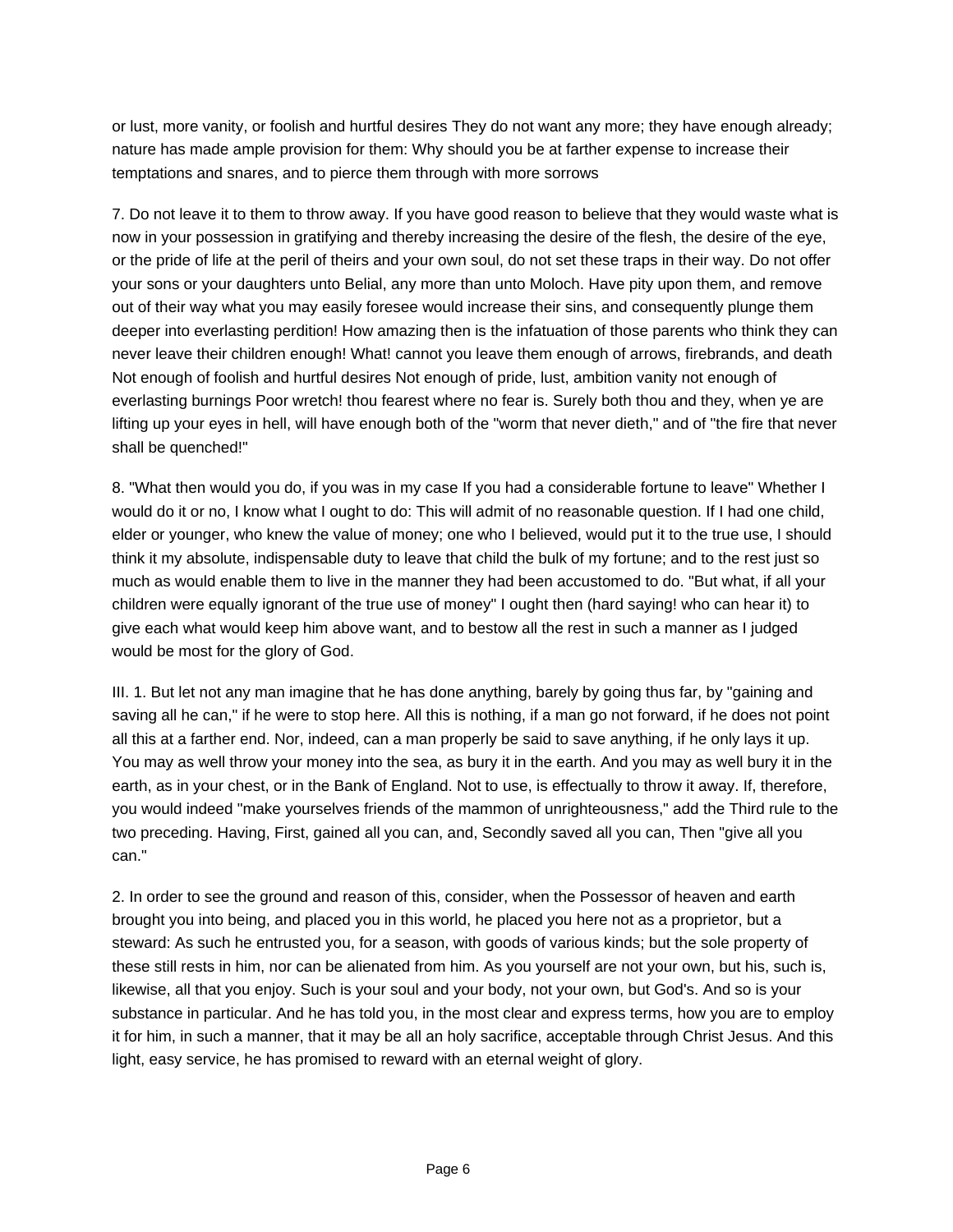3. The directions which God has given us, touching the use of our worldly substance, may be comprised in the following particulars. If you desire to be a faithful and a wise steward, out of that portion of your Lord's goods which he has for the present lodged in your hands, but with the right of resuming whenever it pleases him, First, provide things needful for yourself; food to eat, raiment to put on, whatever nature moderately requires for preserving the body in health and strength. Secondly, provide these for your wife, your children, your servants, or any others who pertain to your household. If when this is done there be an overplus left, then "do good to them that are of the household of faith." If there be an overplus still, "as you have opportunity, do good unto all men." In so doing, you give all you can; nay, in a sound sense, all you have: For all that is laid out in this manner is really given to God. You "render unto God the things that are God's," not only by what you give to the poor, but also by that which you expend in providing things needful for yourself and your household.

4. If, then, a doubt should at any time arise in your mind concerning what you are going to expend, either on yourself or any part of your family, you have an easy way to remove it. Calmly and seriously inquire, "(1.) In expending this, am I acting according to my character Am I acting herein, not as a proprietor, but as a steward of my Lord's goods (2.) Am I doing this in obedience to his Word In what Scripture does he require me so to do (3.) Can I offer up this action, this expense, as a sacrifice to God through Jesus Christ (4.) Have I reason to believe that for this very work I shall have a reward at the resurrection of the just" You will seldom need anything more to remove any doubt which arises on this head; but by this fourfold consideration you will receive clear light as to the way wherein you should go.

5. If any doubt still remain, you may farther examine yourself by prayer according to those heads of inquiry. Try whether you can say to the Searcher of hearts, your conscience not condemning you, "Lord, thou seest I am going to expend this sum on that food, apparel, furniture. And thou knowest, I act herein with a single eye as a steward of thy goods, expending this portion of them thus in pursuance of the design thou hadst in entrusting me with them. Thou knowest I do this in obedience to the Lord, as thou commandest, and because thou commandest it. Let this, I beseech thee, be an holy sacrifice, acceptable through Jesus Christ! And give me a witness in myself that for this labour of love I shall have a recompense when thou rewardest every man according to his works." Now if your conscience bear you witness in the Holy Ghost that this prayer is well-pleasing to God, then have you no reason to doubt but that expense is right and good, and such as will never make you ashamed.

6. You see then what it is to "make yourselves friends of the mammon of unrighteousness," and by what means you may procure, "that when ye fail they may receive you into the everlasting habitations." You see the nature and extent of truly Christian prudence so far as it relates to the use of that great talent, money. Gain all you can, without hurting either yourself or your neighbour, in soul or body, by applying hereto with unintermitted diligence, and with all the understanding which God has given you; -- save all you can, by cutting off every expense which serves only to indulge foolish desire; to gratify either the desire of flesh, the desire of the eye, or the pride of life; waste nothing, living or dying, on sin or folly, whether for yourself or your children; -- and then, give all you can, or, in other words, give all you have to God. Do not stint yourself, like a Jew rather than a Christian, to this or that proportion. "Render unto God," not a tenth, not a third, not half, but all that is God's, be it more or less; by employing all on yourself, your household, the household of faith, and all mankind, in such a manner, that you may give a good account